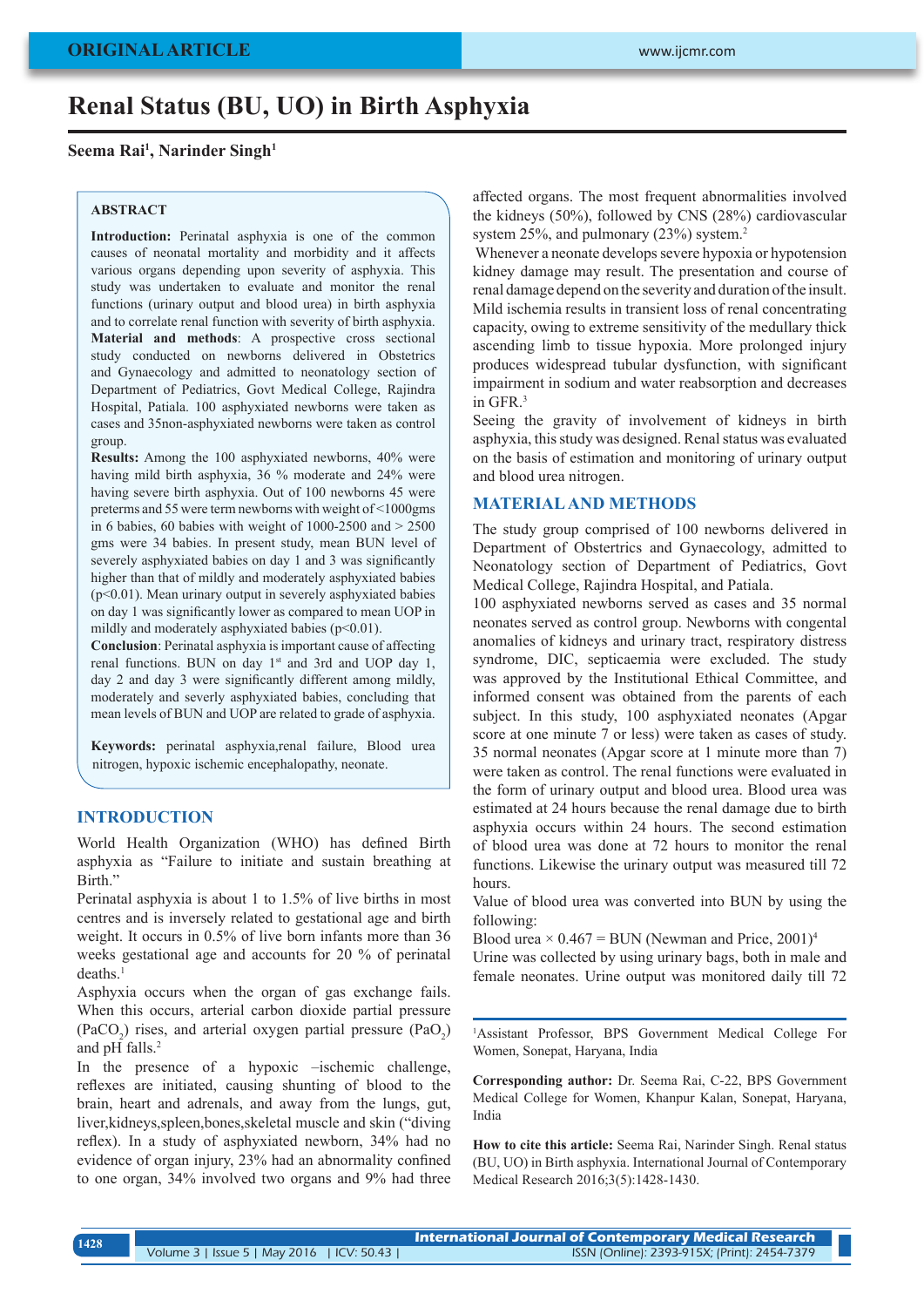hours. Blood urea was estimated by diacetyl monooxime method using commercially available kit (J. Mitra and co. Ltd). Urea reacts with diacetyl monoxime in acidic medium at 95<sup>0</sup>-100<sup>0</sup> to give pink coloured complex. Ferric ions are used to oxidise hydroxylamine formed in the reaction. Absorbance of pink coloured end product is measured at 520 nm. ARF will be considered in a newborn when urine output is  $\leq$  0.5 ml/kg/hr and BUN $>$  20 mg/dl.

# **STATISTICAL ANALYSIS**

Statistical comparison of measured values between two groups was performed by the unpaired' test of the means and chi square test.

## **RESULTS**

In this study, 100 asphyxiated neonates (Apgar score at 1 minute less than 7) were taken as study group and 35 normal neonates (Apgar score at one minute more than 7) were taken as control. Blood urea levels were determined at 24 hours and at 72 hours of life in all neonates. Blood urea nitrogen values were calculated from blood urea levels. Urinary output was measured in all neonates for first three days of life. Statistical comparison of measured values between two groups were performed by the unpaired' test of the means and chi square test. 40 cases were mild birth asphyxia, 36 cases were moderate birth asphyxia and 24 were severe birth asphyxia. Blood urea nitrogen and urinary output in study group according to grades of birth asphyxia and control group is shown in table -1. In present study, mean BUN level of severely asphyxiated babies on day 1 and 3 was significantly higher than that of moderately and mildly asphyxiated babies (p<0.01) (Table-2) The mean BUN levels of moderately asphyxiated babies were also significantly higher than that of mildly asphyxiated babies at day 3 of life, whereas at day 1 the difference between them was nonsignificant. The mean urinary output in severely asphyxiated babies on day 1, 2 and of life was significantly lower as compared to mean UOP in mildly and moderately asphyxiated babies  $(p<0.01)$ (Table-3)

In terms of UOP, difference between study and control group was statistically highly significant on day 2 and day 3 but was not significant on day1 and for BUN levels difference between study and control group was statistically highly significant on day 1 and day3 as shown in Table 2 and 3.

On day 3, 43% of asphyxiated babies developed renal failure (BUN level  $> 20$  mg/dl). 41.86% (18/43) developed oliguric renal failure (UOP  $\leq$ 0.5 ml/kg/hr) and 58.14% developed non-oliguric renal failure (UOP>0.5 ml/kg/hr) as shown in Table-4.In severely asphyxiated babies, on day 2 and day 3, percentage of oliguria increased to 33.3% and 50 % respectively. Corresponding values in moderately asphyxiated babies were 5.56% and 16.6% on day 2 and day 3 of life respectively. The difference between moderately and severly asphyxiated babies were also significant statistically significant ( $p<0.01$ ) on day 2 and 3as shown in Table-5

# **DISCUSSION**

Perinatal asphyxia is a common neonatal problem and contributes significantly to neonatal mortality and morbidity. During Hypoxic ischemia,blood flow is redistributed in order to preserve circulation to most vital organs- brain, heart and adrenals. This is at the expense of the kidneys, liver and gastrointestinal tract, which are therefore vulnerable to hypoxic-ischemic damage.<sup>5</sup>

Out of 100 cases, 40 babies had mild asphyxia, 36 had moderate birth asphyxia and 24 had severe birth asphyxia, 55 were males and 45 were females. Babies with Apgar score less than or equal to 7 were defined as asphyxiated and babies with Apgar score more than 7 constituted the control group. Blood urea was determined and BUN values calculated of the entire neonate (both study group and control group) on  $1<sup>st</sup>$  and  $3<sup>rd</sup>$  day of life. In the present study, mean BUN level of severely asphyxiated babies on day 1 and day 3 was significantly higher than that of moderately and mildly asphyxiated babies  $(p<0.01)$  table-1. The mean BUN levels of moderately asphyxiated babies were significantly higher than that of mildly asphyxiated babies on day 3 of life whereas on day 1 the difference between them was non-significant. This shows that mean BUN are related to severity of asphyxia. This is in accordance with the study of Gupta BD et al that high values of blood urea were seen with lower apgar scores.<sup>6-8</sup>

In present study, mean urinary output in severely asphyxiated babies on day 1 of life was significantly lower as compared to mean UOP in mildly and moderately asphyxiated babies (p<0.01) table-1. Similarly mean UOP in severely asphyxiated babies was significantly lower than in mildly and moderately asphyxiated babies on day2 and day 3 of life. The mean UOP of moderately asphyxiated babies were also significantly lower as compared to mildly asphyxiated babies on day 2 and 3 of life  $(p<0.01)$  table-1. This shows that UOP was inversely related to severity of asphyxia which in accordance with the study of Pejovic B et al (2002), who concluded that there is a good prediction of severity of oliguric renal failure according to the degree of perinatal asphyxia determined by Apgar score at one minute.<sup>9,10</sup>

In present study, 4.17% of severely asphyxiated babies on day 1 was having decreased UOP (<0.05ml/kg/hr) as against 2.78% in moderately asphyxiated babies and 0% of control babies. Difference between severely asphyxiated babies and moderately asphyxiated babies were not significant statistically  $(p<0.01)$  as shown in table-2.

In severely asphyxiated babies, on day 2 and day3, percentage of oliguria increased to 33.3% and 50% respectively. Corresponding values in moderately asphyxiated babies were 5.56% and 16.6% on day 2 and day 3 of life respectively. The difference between moderately and severely asphyxiated babies was also statistically significant on day 2 and 3. This shows that UOP is inversely related to degree of asphyxia which is co-relating well with the study of Pejovic B et al (2002), who found highly positive linear correlations between Apgar score and urinary output in their study on acute oliguric renal failure in hypoxic neonates born at full term. The difference between UOP on day 1 and day 3 was also significantly different in moderately and severely asphyxiated babies

Out of 43 asphyxiated babies who developed renal failure (i.e. BUN >20 mg/dl), 18 (41.86%) had oliguria and rest 25 (58.14%) were having normal urinary output. None of the